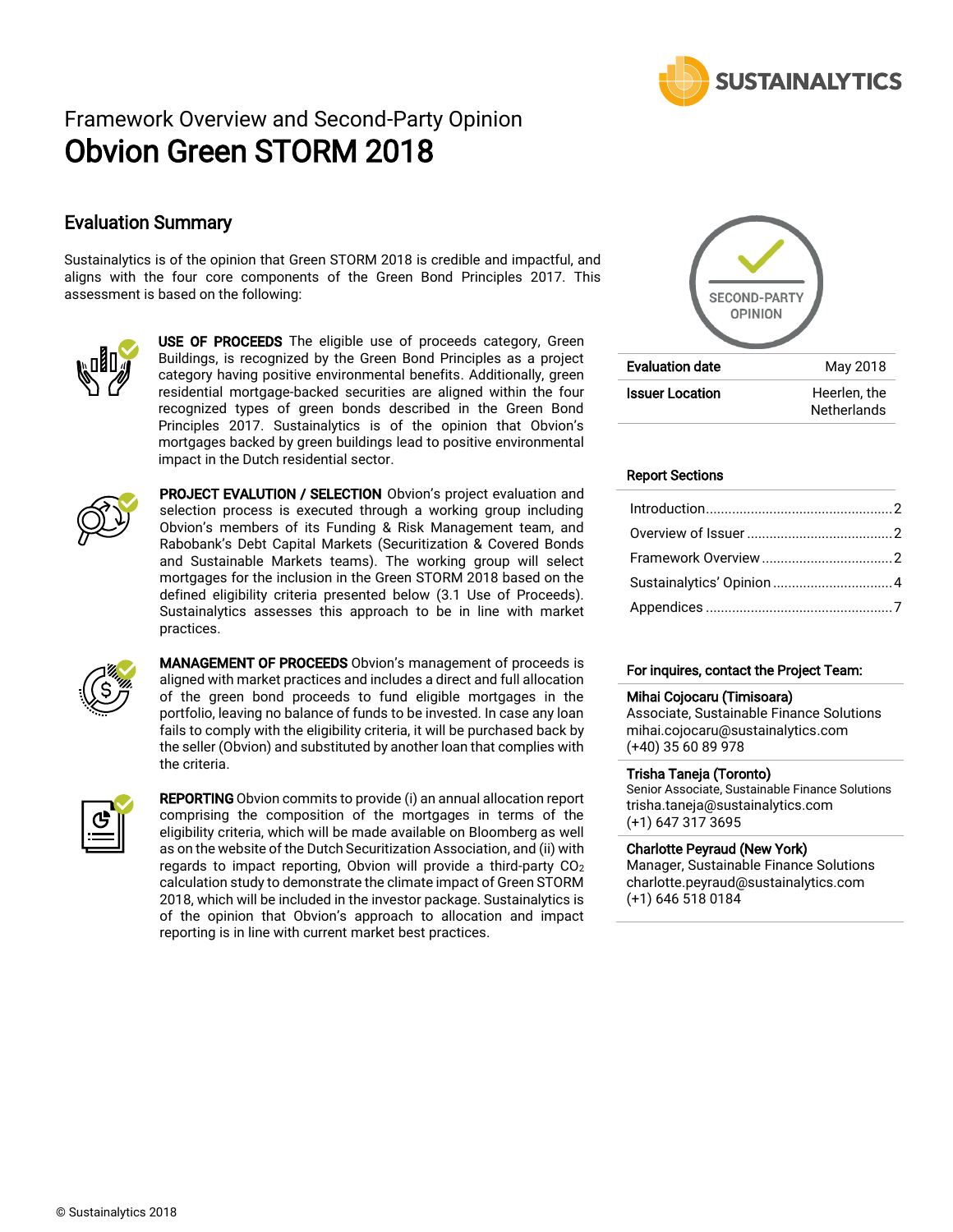

## <span id="page-1-0"></span>1. Introduction

Obvion N.V. ("Obvion"), a Dutch mortgage provider and a wholly owned subsidiary of Rabobank<sup>1</sup>, has engaged Sustainalytics to review its planned green residential mortgage-backed security (RMBS) issuance ("Green STORM 2018") and provide an opinion as to its alignment with ICMA's Green Bond Principles<sup>2</sup>. As part of this engagement, Sustainalytics has held conversations with both Obvion's treasury team and Rabobank's sustainability and capital markets structuring teams to understand the use of proceeds, management of proceeds and reporting aspects of this transaction, as well as the sustainability strategy of the Rabobank Group (Obvion's parent company). Sustainalytics also reviewed relevant public and internal documents to assess the expected impact of Obvion's Green STORM 2018.

This document contains three sections: Overview of the issuer; Green Bond Framework Overview – summary of Obvion's framework for the bond; and Sustainalytics' Opinion – an opinion on the framework.

## <span id="page-1-1"></span>2. Overview of Issuer

Obvion, the issuer of Green STORM 2018, is a subsidiary of Rabobank, an international cooperative bank focused on providing financial services in the Netherlands and involved in retail and wholesale banking, and food and agriculture internationally. Rabobank has the largest mortgage-lending business in the Netherlands, which is complemented with a lending portfolio that is directed towards retail customers and corporates. Rabobank has identified responsible finance as a key differentiator and strategic opportunity for the bank. As such, it has implemented numerous initiatives to promote sustainable financial services and products, including impact loans and specialized green financing. The breadth of its offerings is strengthened by a commitment to provide EUR 40 billion in sustainability-related financing by 2020. In addition, Rabobank has a Sustainability Policy Framework<sup>3</sup> which includes several responsible investment policies and guidelines with respect to its credit and loan business.

## <span id="page-1-2"></span>3. Framework Overview

Obvion is planning to issue a green RMBS. The security will be part of Obvion's residential mortgage securitization program known as STORM, which has approximately EUR 17.6 billion of outstanding securities, and will be structured in line with other transactions in the STORM program. The aim of the Green STORM 2018 issuance is to refinance a mortgage asset pool with added environmental value, mainly focusing on energy efficiency and energy performance. The securities will refinance an existing mortgage loans portfolio with residential buildings in the Netherlands that meet the eligibility criteria described below. Furthermore, the transaction will be in alignment with the Green Bond Principles. Green STORM 2018 will be a fully revolving transaction up to the first optional redemption date ("FORD", 22 May 2023). In this transaction, the available principal will be used to purchase additional loans in order to limit amortization and are expected to be repaid at the FORD as a bullet payment. Additional purchase criteria are in place to maintain the credit quality of the underlying pool, and all newly added loans must comply with the eligibility criteria (including the green eligibility criteria as defined in Section 3.1 of this document).

## 3.1 Use of Proceeds

The proceeds of the Green STORM 2018 will be used to refinance existing mortgage loans from Dutch residential buildings that represent the top 15% in terms of energy performance in the Netherlands, or which

<sup>1</sup> Statutory name: Coöperatieve Rabobank U.A.

<sup>2</sup> ICMA's Green Bond Principles available a[t https://www.icmagroup.org/assets/documents/Regulatory/Green-Bonds/GreenBondsBrochure-](https://www.icmagroup.org/assets/documents/Regulatory/Green-Bonds/GreenBondsBrochure-JUNE2017.pdf)

[JUNE2017.pdf](https://www.icmagroup.org/assets/documents/Regulatory/Green-Bonds/GreenBondsBrochure-JUNE2017.pdf)

<sup>3</sup> <https://www.rabobank.com/en/images/sustainability-policy-framework.pdf>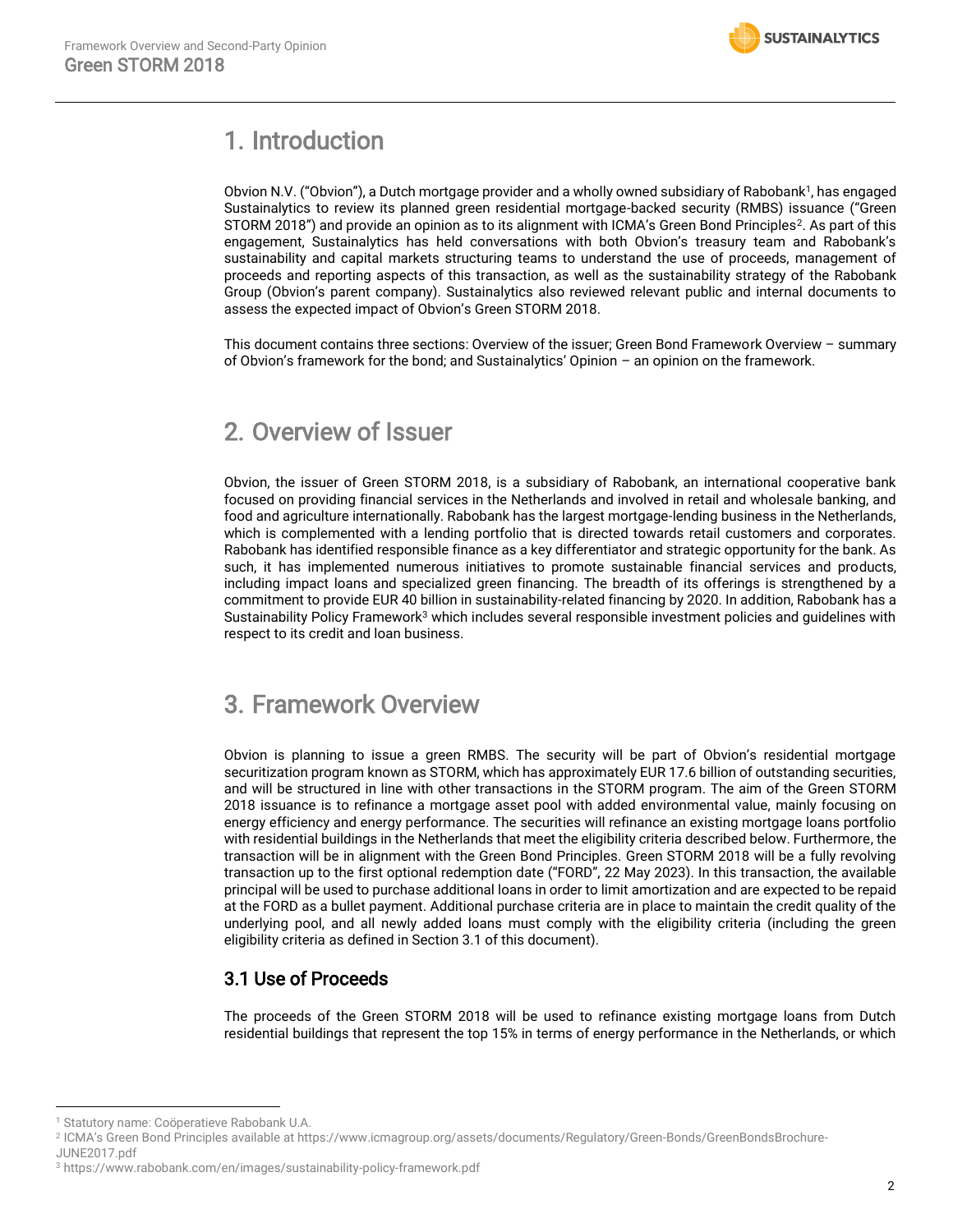

have achieved at least a 30% improvement in energy efficiency, as detailed below. The mortgages to be refinanced reflect a diversified portfolio in terms of geography and building types.

#### Eligibility Criteria

- Residential buildings which have obtained a 'provisional' Energy Performance Certificate ("EPC") of "A" in accordance with the Methodology Energy Performance Certificate, or;
- Residential buildings that have achieved at least a 30% improvement in energy performance (at least a two-notch upgrade to a 'definitive' EPC of "C" or "B" or an upgrade to an EPC "A") compared to an average house within the same building period.

### 3.2 Project Evaluation and Selection Process

Obvion's database of mortgages has been matched against the external data provided by Calcasa, a Dutch valuation service agency. Calcasa sourced the underlying data with regards to Energy Performance Certificates directly from the Netherlands Enterprise Agency (RVO). Where definitive Energy Performance Certificates were not available, Calcasa calculated them using the RVO's methodology for determining Dutch residential Energy Performance Certificates. From the asset pool that has been classified by EPCs, Obvion has selected mortgages for inclusion in the Green STORM 2018 based on the defined eligibility criteria (see section 3.1). For detailed information on the project evaluation and selection process see Appendix A. To evaluate and select eligible loans, Obvion and Rabobank created a working group that includes Obvion's members of its Funding & Risk Management team, and Rabobank's Debt Capital Markets (Securitization & Covered Bonds and Sustainable Markets teams).

## 3.3 Management of Proceeds

#### Management

Net proceeds from the issuance of the mortgage-backed notes shall be used to fund eligible mortgages in the portfolio, and thus there will be no balance of funds to be invested. Therefore, only mortgages meeting the eligibility criteria will be backing Green STORM 2018. The eligible loans that serve as collateral will be documented, and this information will be checked by an auditor.

#### **Tracking**

A third party (Intertrust) will report monthly on, for example, the portfolio regarding size, prepayments, defaults, and losses. Any new mortgage loans that are added to the transaction due to the revolving structure have to meet the eligibility criteria (see Section 3.1 above). In case any loan fails to comply with the eligibility criteria, it will be purchased back by the seller (Obvion) and substituted by another loan that complies with the criteria.

### 3.4 Reporting

#### Allocation Reporting

Due to the nature of the Green RMBS, proceeds of the transaction will be 100% allocated upon issuance to refinance the eligible portfolio. The information made available to investors will provide loan by loan data on the underlying pool of eligible assets. As mentioned in Section 3.3, an external party will publish a monthly report providing information regarding the mortgages included in Green STORM 2018, and Obvion will report yearly on the composition of the mortgages in terms of the Green Eligibility Criteria. This information will be available on Bloomberg and on the website of the Dutch Securitization Association.

#### Impact Reporting

As part of the requirements for the Climate Bond Standard for Low Carbon Buildings, Obvion appointed a third party to perform a CO<sub>2</sub> calculation study to demonstrate the climate impact of Green STORM 2018. This estimate is based on a breakdown of the portfolio by Energy Performance Certificate. This report will be included in the investor package and made available to potential investors. The  $CO<sub>2</sub>$  calculation is based on the real energy consumption of the properties and uses an assumed emissions intensity of 505 g/kWh for electricity and 1.78 kg/m3 for natural gas.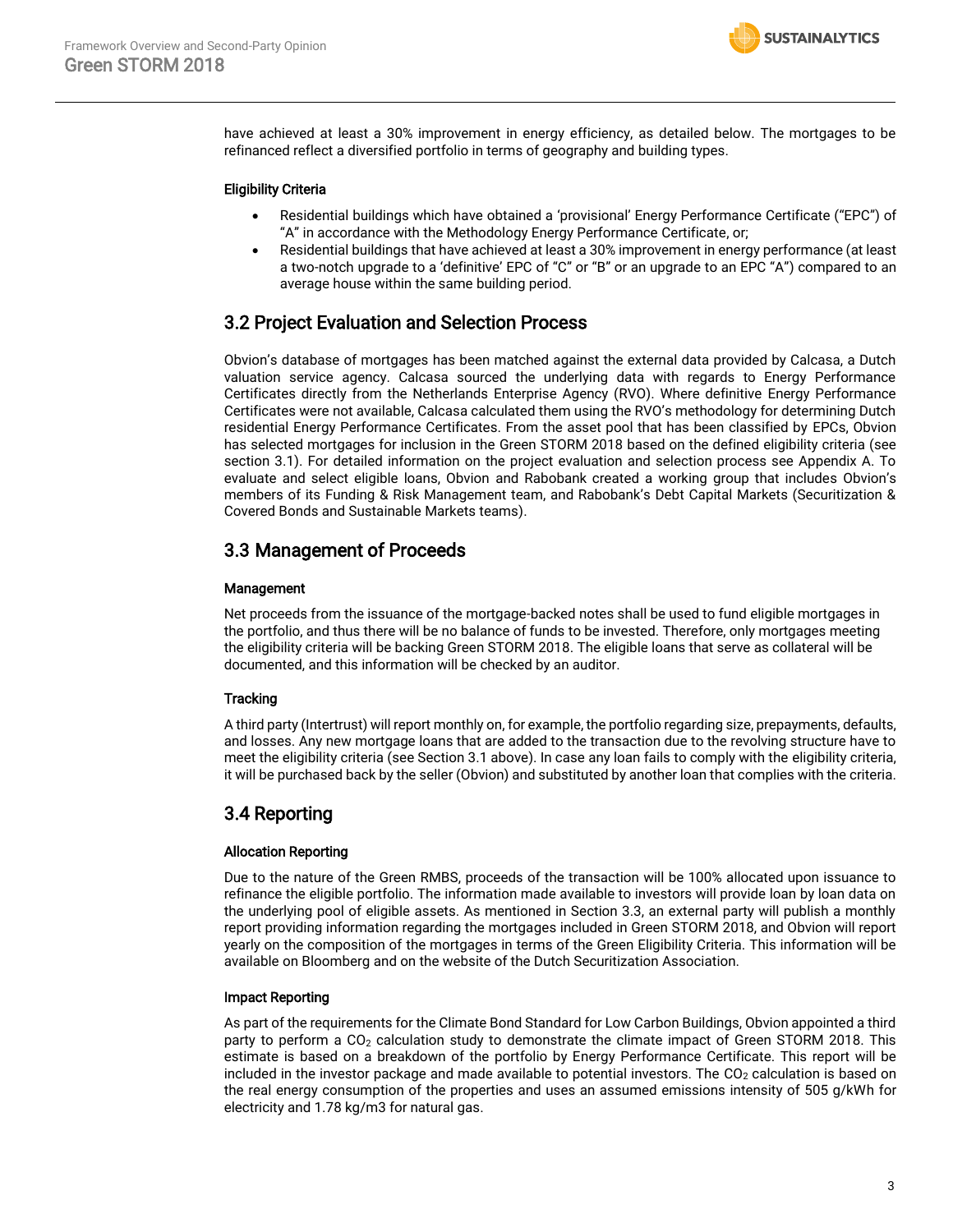## <span id="page-3-0"></span>Sustainalytics' Opinion

## Section 1: Sustainalytics' Opinion on the Green STORM 2018

#### **Summary**

Sustainalytics is of the opinion that Green STORM 2018 is credible and impactful, and aligns with the four core components of the Green Bond Principles 2017. Some of its key strengths are that:

- The eligible use of proceeds category (i.e. mortgages backed by green buildings) is recognized by the Green Bond Principles as a project category having positive environmental benefits, and Sustainalytics views these projects as having a positive environmental impact. For additional information, please see Section 3 for Sustainalytics' assessment on the use of proceeds;
- Obvion issued a Green STORM in 2017 using an approach similar to the one defined in this framework. Sustainalytics is of the opinion that in comparison to its 2017 framework, Obvion has strengthened its 2018 eligibility criteria to include only (i) Residential buildings which have obtained a provisional Energy Performance Certificate (energy label) of "A", instead of "A" and "B", labels in accordance with the Methodology Energy Performance Certificate, and (ii) Residential buildings that have achieved at least a 30% improvement in energy performance.
- Obvion's project evaluation and selection process is executed through a working group including members of Obvion's Funding & Risk Management team, and Rabobank's Debt Capital Markets (Securitization & Covered Bonds and Sustainable Markets teams). The working group will select mortgages for the inclusion in the Green STORM 2018 based on the defined eligibility criteria presented above (3.1 Use of Proceeds). Sustainalytics assesses this approach to be in line with market practices;
- Obvion's management of proceeds is aligned with market practices and includes a direct and full allocation of the green bond proceeds to fund eligible mortgages in the portfolio, leaving no balance of funds to be invested. In the case any loan fails to comply with the eligibility criteria, it will be purchased back by the seller (Obvion) and substituted by another loan that complies with the criteria;
- Obvion commits to provide (i) an annual allocation report comprising the composition of the mortgages in terms of the green eligibility criteria which will be made available on Bloomberg as well as on the website of the Dutch Securitization Association. (ii) With regards to impact reporting, Obvion will provide a third-party  $CO<sub>2</sub>$  calculation study to demonstrate the climate impact of Green STORM 2018, which will be included in the investor package. Obvion commits to reporting its impact metrics following the Climate Bond Standard for Low Carbon Buildings technical criteria<sup>4</sup>.Sustainalytics is of the opinion that Obvion's approach to allocation and impact reporting is in line with current market best practices.

#### Alignment with Green Bond Principles 2017:

Sustainalytics has determined that Obvion's Green STORM 2018 aligns with the four core components of the Green Bond Principles 2017. For detailed information please refer to Appendix B: Green Bond / Green Bond Programme - External Review Form.

## Section 2: Sustainability Performance of the Issuer

#### Contribution of framework to issuer's sustainability mandate

#### Rabobank and Obvion: strong sustainability performers

Based on Sustainalytics' ESG research, Rabobank<sup>5</sup> is assessed as a leader among its banking peers. Although Rabobank has faced some business ethics issues in recent years, it demonstrates strong performance on the key issues of responsible finance and financial product governance. Responsible finance refers to practices

 $\overline{\phantom{a}}$ 

<sup>4</sup> <https://www.climatebonds.net/standard/buildings>

<sup>&</sup>lt;sup>5</sup> As a wholly owned subsidiary of Rabobank, Sustainalytics' assesses Obvion's sustainability performance under its parent.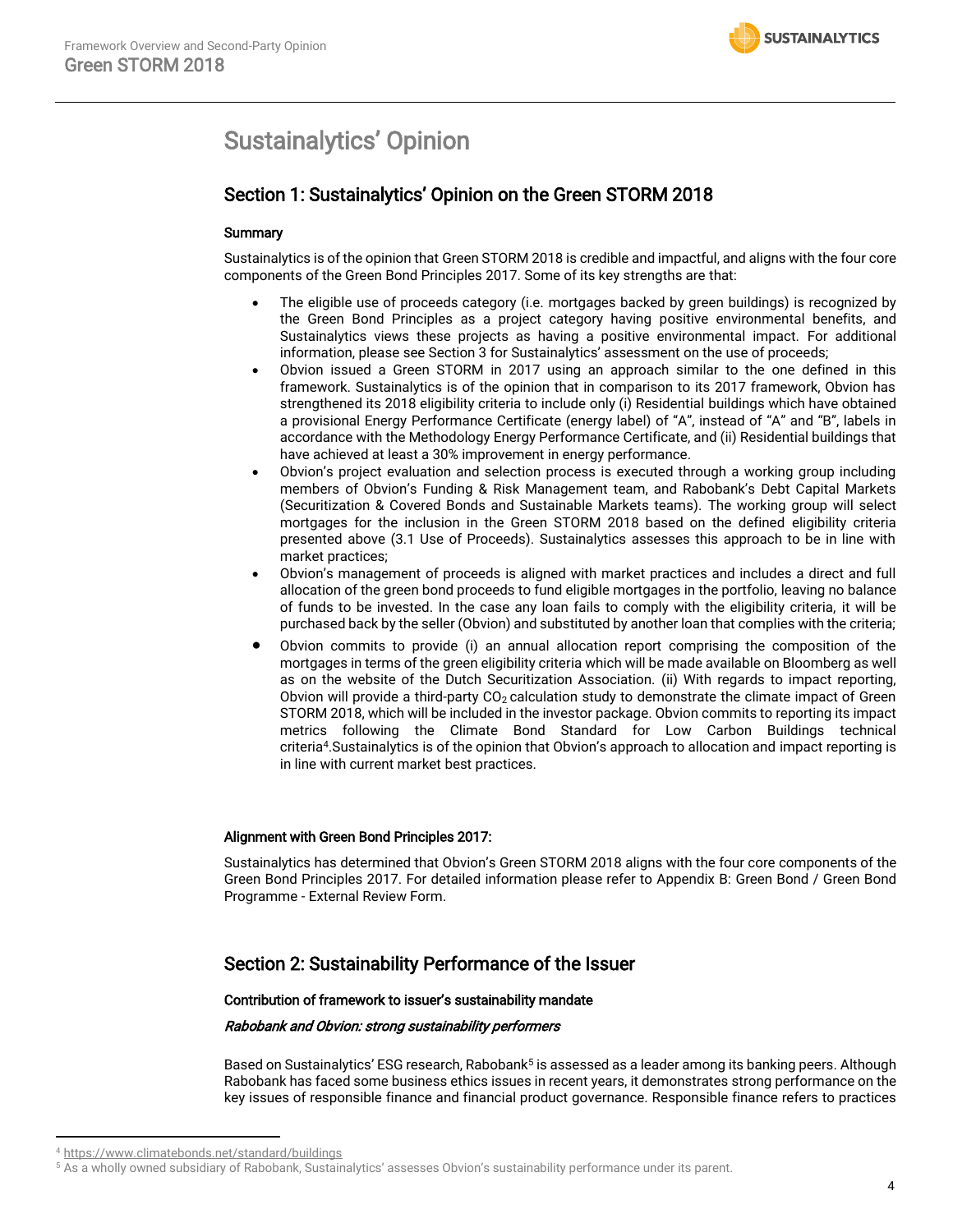

and strategies employed by banks to integrate sustainability criteria into financial lending and investment decisions.

Sustainalytics recognizes that Rabobank has strong credit and loan standards, strengthened by a list of industries that are excluded from financing for sustainability reasons. Additionally, Rabobank outperforms its peers with regards to financial product governance: the company has implemented strong programmes to integrate customer feedback and market its products and services responsibly. Notably, Rabobank is a member of the executive board of the Green Bond Principles.

The bank has an important presence in the Dutch housing and real estate market and has enacted sustainability policies for the real estate sector that aim to promote higher energy efficiency, a circular economy, lower greenhouse gas emissions, and the use of more renewable energy in housing and real estate. Additionally, Rabobank supports Dutch retail customers investing in home improvements to improve energy efficiency, by acting as a co-financer of the Dutch National Energy Saving Fund (Nationaal Energiebespaarfonds). This fund allows home owners to invest in energy-saving measures with favorable conditions. Local Rabobank branches in the Netherlands are also organizing Smart Refurbishment meetings, where retail customers can meet experts in the field of energy conservation and the generation of sustainable energy. Furthermore, the company is a signatory to the Dutch Energy Agreement for Sustainable Growth<sup>6</sup>.

Obvion (and its legal predecessor) has been investing in the Dutch housing market for over 30 years and, alongside its parent Rabobank, is using its presence in the local market to promote the country's transition towards a sustainable economy. Obvion has also demonstrated a strong commitment to responsible lending through its Job Coach programme, which supports customers having difficulty making their payments with career support.

These activities provide evidence that both Obvion and Rabobank are, in Sustainalytics' opinion, well positioned to issue green RMBS. In addition, Sustainalytics considers that this issuance will provide a positive contribution to the efforts towards improving the environmental impact of the Dutch housing and real estate market.

#### Well positioned to address common environmental and social risks associated with the projects

The Rabobank Group has a Sustainability Policy Framework which includes several responsible investment policies and guidelines with respect to its credit and loan business, communicating the company's stance and due diligence process to avoid potential social and environmental risks stemming from the financed projects. For instance, the group has position papers setting expectations on compliance with human rights issues and animal welfare, and has published several sector statements that serve as a guide for its credit policy. Overall, Sustainalytics considers that these policies and due diligence efforts strengthen the bank's ability to address and mitigate risks in its loan portfolio.

## Section 3: Impact of Use of Proceeds

#### Alignment with the Dutch government's energy efficiency improvement initiatives

The Dutch government has implemented a comprehensive Energy Policy, with an important focus on saving energy in homes and other buildings<sup>7</sup>. In 2013, after extensive consultations with stakeholders, the Netherlands issued its Energy Agreement for Sustainable Growth, a roadmap towards ensuring a sustainable, long-term energy supply for the country. Alongside commitments by industry, the plan also highlighted that the energy efficiency of residential buildings was key to ensuring a successful execution of the Agreement and, more broadly, the shift to a sustainable economy. As part of this policy framework, the Dutch government also made mandatory the energy labelling for all privately owned and rented homes, indicating the level of energy efficiency and raising awareness of energy consumption. Furthermore, the government and other Dutch stakeholders have implemented stricter energy efficiency requirements for new homes, striving for "zero-energy by 2020"<sup>8</sup>. Considering this local context and the clear policy directives established by the Dutch government, Sustainalytics is of the opinion that the asset selection criteria defined by Obvion is aligned with

<sup>6</sup> <https://www.energieakkoordser.nl/energieakkoord.aspx>

<sup>7</sup> <https://www.government.nl/topics/energy-policy/saving-energy>

<sup>&</sup>lt;sup>8</sup> This means that new homes must generate almost as much energy as they consume by 2020. To achieve this aim, the energy performance coefficient (EPC) will be reduced gradually.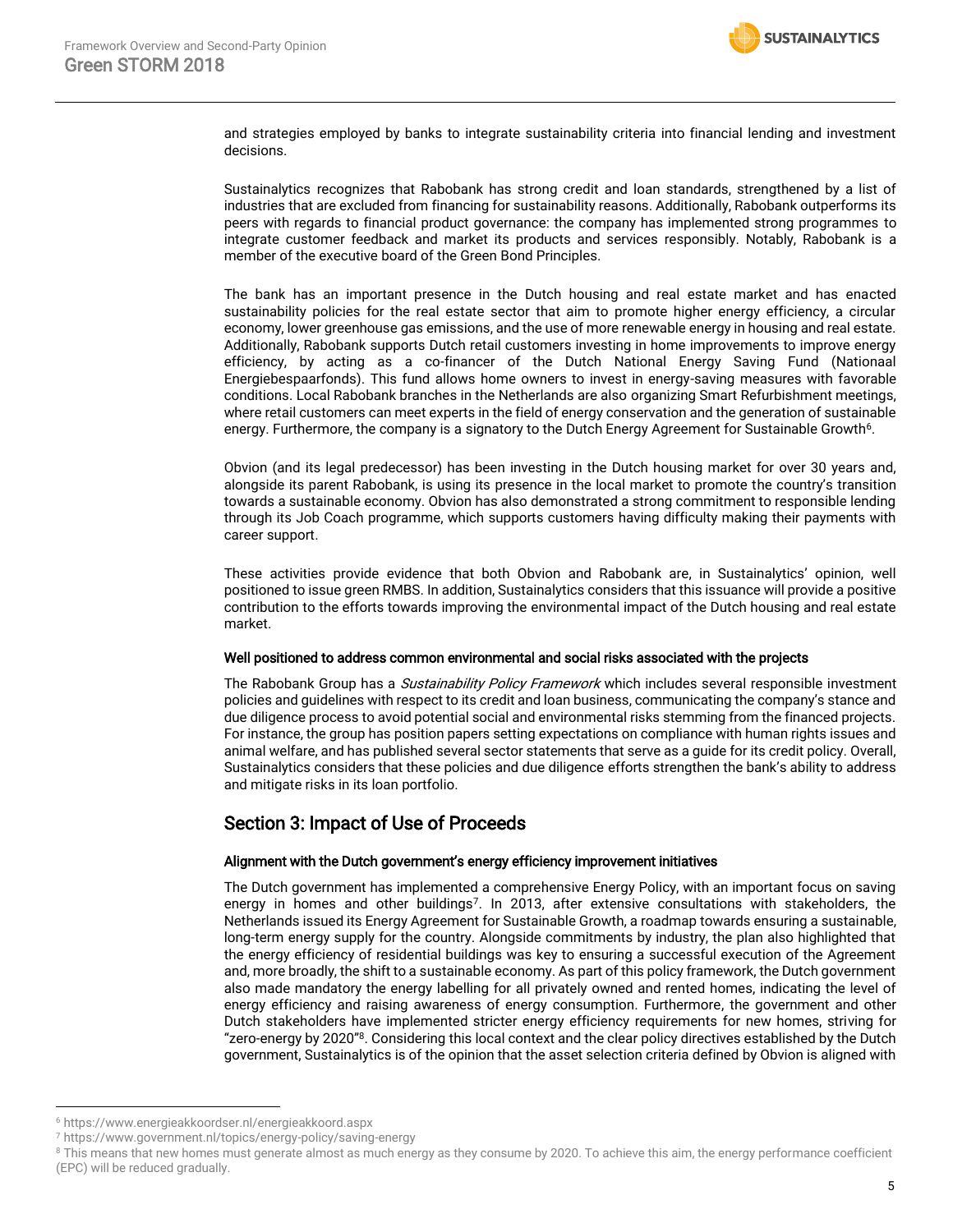

the Dutch government's initiatives to improve energy efficiency in the housing sector and contribute to the overall efforts to achieve commitments.

The assets selected represent the top 10.1% in terms of energy ratings ("A" level), or demonstrate a significant improvement in performance over time (at least 30%).

#### Climate Bond Initiative Certification

Sustainalytics has provided a Pre-Issuance Verification Letter on the Climate Bond Standard, ensuring that Obvion's proposed Green STORM 2018 is in alignment with the Low Carbon Buildings: Residential Property Eligibility Criteria and Guidelines<sup>9</sup>.

## **Conclusion**

Obvion's Green STORM 2018 will refinance existing mortgage loans from Dutch residential buildings within the top 15% in terms of energy performance in the Netherlands, or with at least 30% energy efficiency improvement. The security will be part of Obvion's residential mortgage securitization program known as STORM. Given the established process to select eligible mortgages by deriving energy performance information from credible third parties, Sustainalytics is confident that the refinanced loans will adhere to the eligibility criteria. The information made available to (potential) investors will be transparent and detailed by providing loan-by-loan data on the underlying pool of eligible assets. In Sustainalytics' opinion, Obvion's Green STORM 2018 is in alignment with the Green Bond Principles' four components: the use of proceeds, project evaluation and selection process, management of proceeds and reporting requirements. Furthermore, Obvion's Green STORM 2018 has been certified under the Climate Bonds Standard. Overall, Sustainalytics is of the opinion that Obvion's Green STORM 2018 is credible and transparent.

<sup>9</sup> <https://www.climatebonds.net/standards/certification>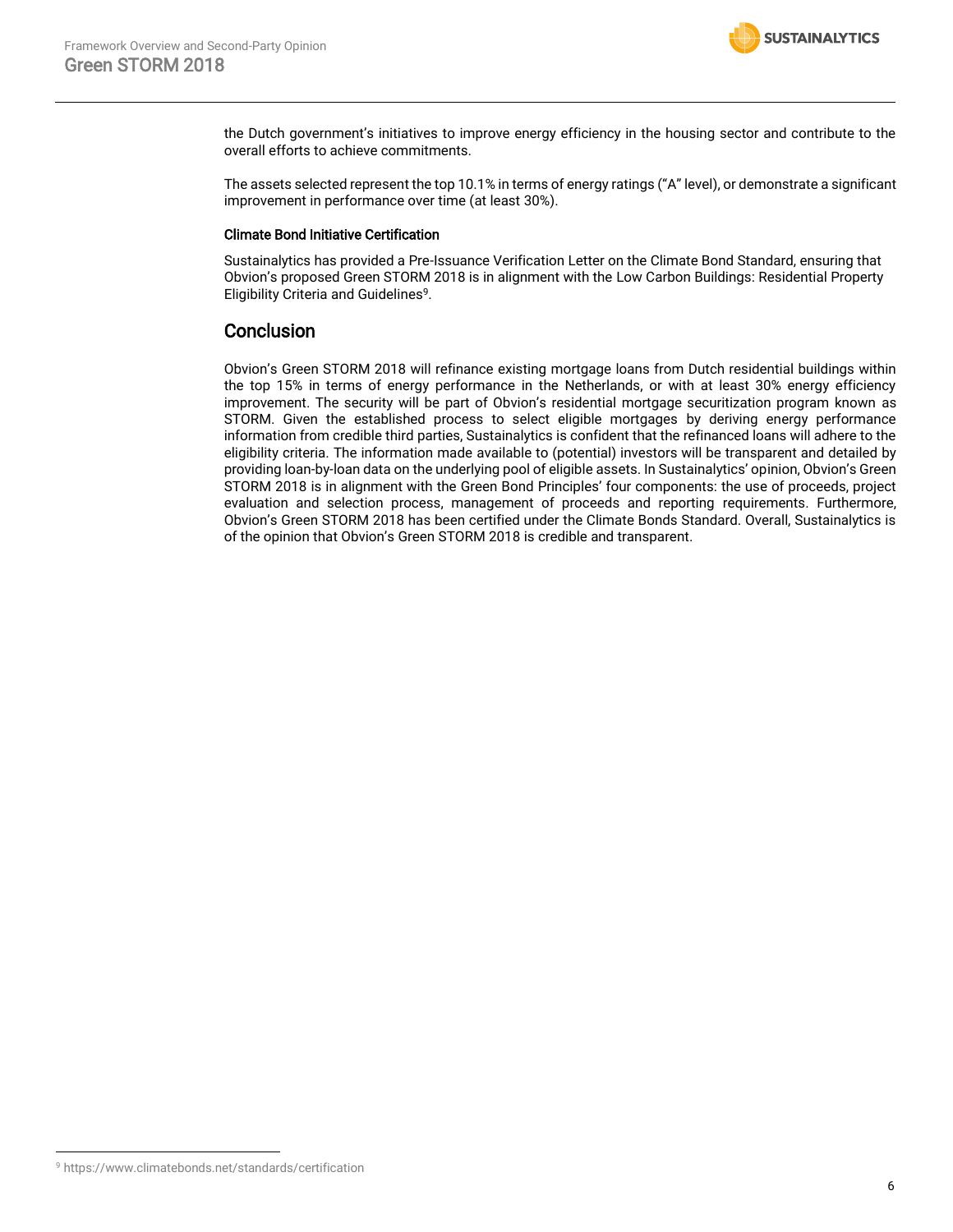## <span id="page-6-0"></span>Appendices

## Appendix A: Green STORM 2018 - Energy efficient properties selection

This memo describes the methodology that Obvion applies to select energy efficient mortgage loans for its green RMBS programme in line with the Green Bond Principles; a selection of Dutch residential properties within the top 15% in terms of energy efficiency and a selection of improved (refurbished) properties with at least 30% energy efficiency improvement.

#### Dutch housing energy performance methodology

The Green STORM 2018 green selection methodology is based on:

- (i) the latest calculation methodology version 1.2 of the Netherlands Enterprise Agency Rijksdienst voor Ondernemend Nederland (RVO) which states the provisional Energy Performance Certificates (EPC) as stated in Figure 1 below and the Energy Index (EI) which is used to determine definitive EPCs;
- (ii) the Dutch Buildings Directive "Bouwbesluit" which sets the Dutch Energy Performance Coefficient (EPCof) requirements as shown in Table 1, and is in line with the European Buildings Directive

EPC ranks houses based on their environmental impact with A being the best and G being the worst category, where EPCof is the minimum environmental standard for newly built residential buildings.

Every house in the Netherlands has received a provisional EPC based on property characteristics such as construction year and property type (see Figure 1 and 2). Home owners are required to register a definitive EPC before the relevant property is sold or can register it on their own initiative. A definitive EPC has been audited by an expert; the expert does not visit the property in all cases but verifies the evidence provided by the home owner (such as pictures or invoices). Using definitive EPCs increases the certainty of selecting mortgages that have actually been improved by a minimum of 30%.

|              |                                  | CONSTRUCTION PERIOD (J) |           |           |                |           |           |                |           |           |                   |
|--------------|----------------------------------|-------------------------|-----------|-----------|----------------|-----------|-----------|----------------|-----------|-----------|-------------------|
|              | PROPERTY TYPE (C)                | up to 1945              | 1946-1964 | 1965-1974 | 1975-1982      | 1983-1987 | 1988-1991 | 1992-1999      | 2000-2005 | 2006-2013 | 2014 and<br>later |
|              |                                  | J1                      | J2        | J3        | J <sub>4</sub> | $35$      | J6        | J <sub>7</sub> | <b>J8</b> | J9        | J10               |
| C1           | Detached house                   |                         |           | D         | е              | с         | в         |                |           | ٠         |                   |
| $\mathbf{C}$ | Semi-detached house              | п                       |           | D         |                | c         |           |                | п         | ۰         | a.                |
| $\sigma$     | Terraced house (corner)          |                         |           | D         | с              | c         |           |                |           |           |                   |
| C4           | Terraced house (mid)             |                         | Ε         |           | c              | с         |           | R              | m         |           | A                 |
| <b>CS</b>    | Single-story                     | ٠                       | Е         | я         | я              | с         |           | с              | B         | л         |                   |
| C6           | Multi-family home<br>Multi-story |                         |           |           |                | c         |           |                |           |           |                   |

Figure 1. Schematic overview of provisional Energy Performance Certificates based on building period and housing type (source: RVO, methodology version 1.2)

|              |                                   |                           |           |           |           |           | CONSTRUCTION PERIOD (J) |                 |           |           |                   |
|--------------|-----------------------------------|---------------------------|-----------|-----------|-----------|-----------|-------------------------|-----------------|-----------|-----------|-------------------|
|              | <b>PROPERTY TYPE (C)</b>          | up to 1945                | 1946-1964 | 1965-1974 | 1975-1982 | 1983-1987 | 1988-1991               | 1992-1999       | 2000-2005 | 2006-2013 | 2014 and<br>later |
|              |                                   | J1                        | J2        | J3        | 34        | J5        | J6                      | $J\overline{J}$ | <b>J8</b> | J9        | $J10*$            |
|              | CI Detached house                 |                           | 114,103   | 101,304   | 93,179    | 37,169    | 51,196                  | 136,005         | 57,583    | 49.677    |                   |
| $\mathbf{C}$ | Semi-detached house               | 167.141                   | 121.531   | 131,203   | 75,619    | 43,613    | 65,687                  | 139,302         | 53,339    | 51,309    |                   |
| $\sigma$     | Terraced house (corner)           | 169.                      | 186,619   | 254,999   | 165,939   | 64,576    | 51,832                  | 74,496          | 44,650    | 33,111    | 206,442           |
|              | C4  Terraced house (mid)          | 350.674                   | 304.247   | 437.978   | 326.243   | 176,446   | 93,667                  | 173.296         | 97,802    | 101.400   |                   |
| C5           | Single-story<br>Multi-family home | 310.04                    | 386,856   | 437,485   | 210.740   | 172,402   | 80,479                  | 197,612         | 154,540   | 191,249   |                   |
| C6           | Multi-story                       | 87.875                    | 7,777     | 7,095     | 13,504    | 4,221     | 1,626                   | 3,734           | 1,496     | 7,419     |                   |
|              |                                   | Total 1,351,998 1,121,133 |           | 1,370,064 | 885,224   | 498,427   | 344,487                 | 724,445         | 409,410   | 434,165   | 206,442           |
|              | % of total                        | 18.4%                     | 15.3%     | 18.7%     | 12.1%     | 6.8%      | 4.7%                    | 9.9%            | 5.6%      | 5.9%      | 2.8%              |

Figure 2. Division of provisional Energy Performance Certificates based on the number of houses according to WoON2012 until J9. \* J10 has been determined on the basis of the number of newly built houses between 1-1-2014 and 31-12-2017 (source: CBS)

#### Dutch housing energy performance methodology – calculating efficiency improvement

Energy Index (EI) is the measure that is used to determine the definitive EPC. Since 2015 it is based on the norm NEN7120+NV, before it was based on the old norm ISSO 82.3. NEN7120+NV is an improvement of the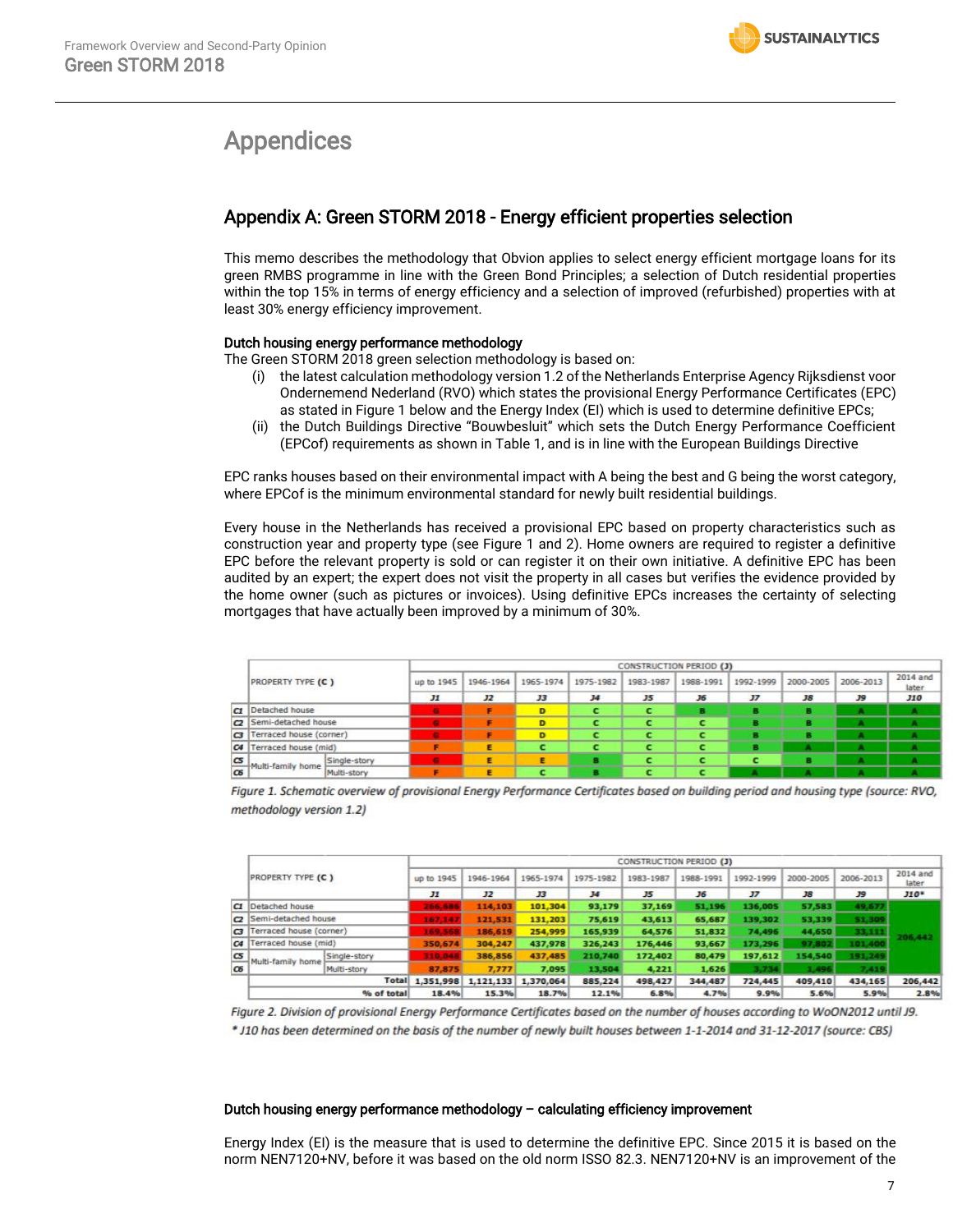old norm ISSO 82.3. According to the Second Opinion Inijking Energielabels<sup>10</sup>, the new norm is equal to the old norm in complexity, but the most important difference is that the old norm is based on the original construction quality of the houses, while the new norm takes into account the fact that many people did the most obvious energy improvements over the past years (e.g. double glazing). Consequently, under the new norm, older houses have on average a better EPC/EI. By using the new norm, the selection for refurbished houses will be stricter because the initial EPC/EI is better and therefore a refurbished property will need to improve to a higher EPC in order to be eligible. In other words, the selected properties will have a 30% additional energy efficiency improvement compared to an average home from the same building period.

**SUSTAINALYTICS** 

#### Identification of top 15% most energy efficient houses

The provisional EPCs rank houses based on their environmental impact with A being the best and G being the worst category. Table 1 shows that the EPCof norm has become more stringent from 1996 onwards by lowering the Energy Performance Coefficient norm for all newly build properties (the lower the coefficient, the more energy-efficient the property).

| Date in Dutch Building Directive | EPC of required for a building permit |
|----------------------------------|---------------------------------------|
| 1-1-1996                         | 1.4                                   |
| $1 - 1 - 1998$                   | 1.2                                   |
| $1 - 1 - 2000$                   | 1.0                                   |
| $1 - 1 - 2006$                   | 0.8                                   |
| $1 - 1 - 2011$                   | 0.6                                   |
| 1-1-2015 (current norm)          | 0.4                                   |

Table 1. Historic EPCof per start date in the Dutch Building Directive

To identify a portfolio consisting of the top 15% most energy efficient properties, all houses with an A label can be considered as a more energy efficient selection than houses with a lower energy label. In fact, properties with an A label constitute the top 10.1% of the Dutch housing market and therefore remains well within the top 15%. A more graphical display of the selection is shown in the red area in Figure 3 below.

|    |                                   |            | <b>CONSTRUCTION PERIOD (J)</b> |           |           |           |           |           |    |                     |                   |  |
|----|-----------------------------------|------------|--------------------------------|-----------|-----------|-----------|-----------|-----------|----|---------------------|-------------------|--|
|    | <b>PROPERTY TYPE (C)</b>          | up to 1945 | 1946-1964                      | 1965-1974 | 1975-1982 | 1983-1987 | 1988-1991 | 1992-1999 |    | 2000-2005 2006-2013 | 2014 and<br>later |  |
|    |                                   | Лı         | J2                             | JЗ        | J4        | J5        | J6        | J7        | J8 | J9                  | <b>J10</b>        |  |
|    | C1 Detached house                 | G          |                                | D         | c         |           |           |           | в  | А                   | A                 |  |
|    | C2 Semi-detached house            | G          |                                | D         | с         |           |           | в         | в  | А                   | А                 |  |
|    | C3  Terraced house (corner)       | G          |                                | D         |           |           |           |           |    | А                   | А                 |  |
|    | C4   Terraced house (mid)         |            | E                              |           | с         |           |           | в         |    | А                   | А                 |  |
| CS | Single-story<br>Multi-family home | G          | E                              | E         | в         |           |           |           |    | А                   | А                 |  |
| C6 | Multi-story                       |            | E                              | c         | в         |           |           |           | А  | А                   | А                 |  |
|    |                                   |            |                                |           |           |           |           |           |    |                     |                   |  |

Figure 3. Selection of houses with an A label constitute the top 10.1% of the Dutch housing market

#### Identification of refurbished houses with at least 30% energy efficiency improvement

Although the most efficient A label properties represent the best-in-class properties in terms of energy efficiency, home improvements (refurbishments) of older properties are another important contributor to energy savings within the housing market. Therefore, it is important that the selection also includes these older refurbished properties that have improved their Energy Performance Certificate. According to the Climate Bond Standard, properties that have realized at least 30% improvement in energy performance qualify for the standard. Figure 4 quantifies the improvements and shows that improvement of the Energy Index of at least 30% is equal to an increase of 2 notches in EPC (with a minimum of C label). Improvements to definitive label A are considered eligible in any case since this would be an improvement to the best possible energy certificate.

<sup>&</sup>lt;sup>10</sup> A.F. Kruithof and H.J.J. Valk, Nieman, Second Opinion Inijking Energielabels, 2015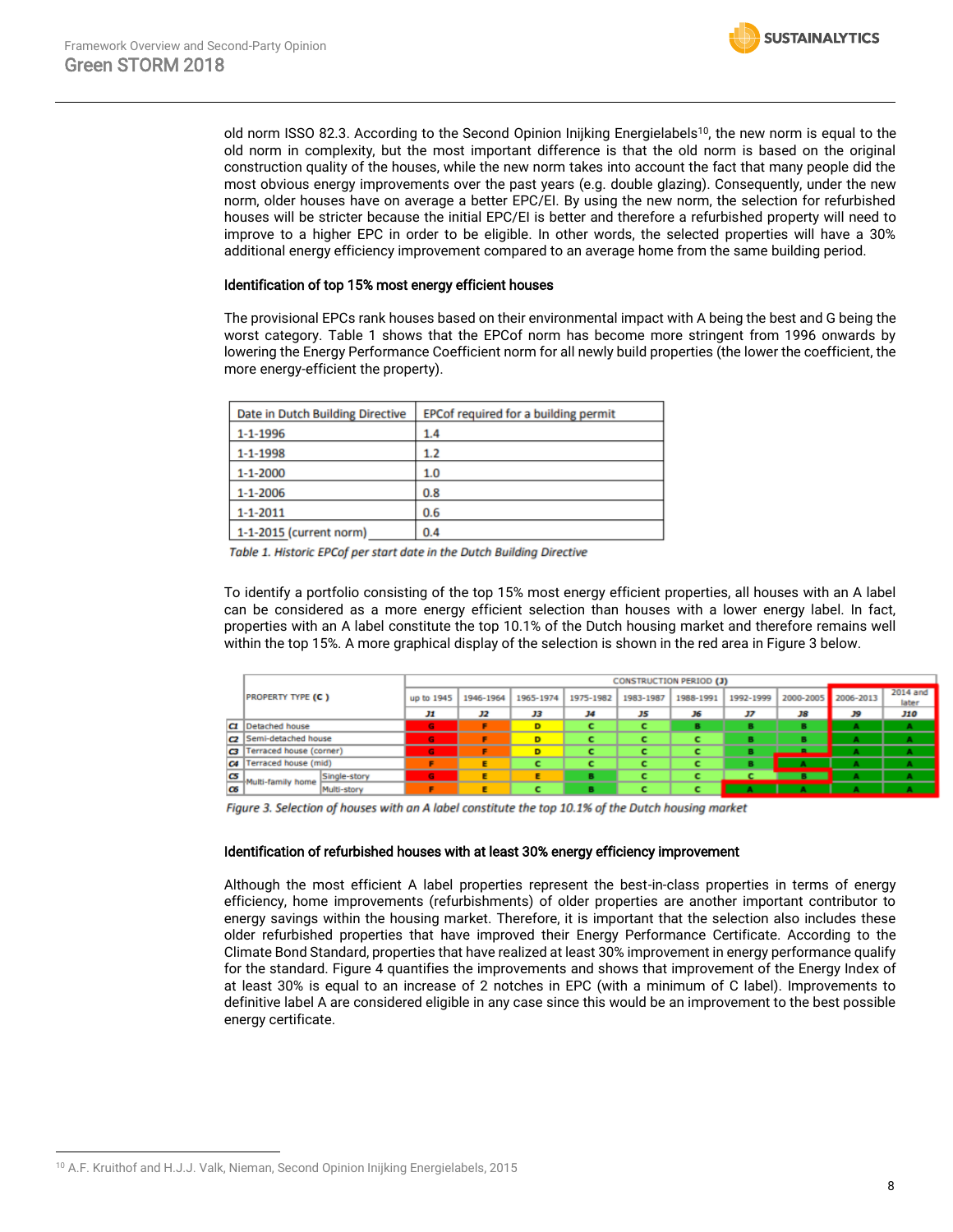|      |            |     |        |      | τо     |          |     |
|------|------------|-----|--------|------|--------|----------|-----|
|      | <b>EPC</b> |     | A      | в    |        | υ        |     |
|      |            | EI  | 0.6    | 1.2  | 1.4    | $_{1.8}$ | 2.1 |
|      |            | 1.4 | -57%   | 14%  |        |          |     |
|      |            | 1.8 | -67%   |      | 22%    |          |     |
| FROM |            | 2.1 | 71%    | 43%  | 33%    | 14%      |     |
|      |            | 2.4 | $-75%$ | -50% | 42%    | 25%      |     |
|      | G          | 2.7 | -78%   | -56% | $-48%$ | -33%     | 22% |

Figure 4. Change in Energy Index (EI) and from the original EPC (rows) to the improved EPC (column). A lower Energy Index represents an improvement. The lower boundary of the EI was used. EI Values according to NEN 7120+NV.

#### Matching Obvion's mortgage loans with EPC-data

In order to identify the current Energy Performance Certificates of Obvion's mortgage pool, Obvion matched the postal codes and addresses of the residential buildings that serve as collateral to the mortgage loans with externally provided EPC data. The data was provided by real estate data provider Calcasa. Calcasa has provided an overview of the energy performance certificates issued in respect of the properties that secure the relevant mortgage loans. For properties in respect of which definitive EPCs have been issued, Calcasa relied on the information given to it by the RVO. Since the RVO has not provided Calcasa with the provisional EPCs in respect of the properties, Calcasa calculated these provisional EPCs in accordance with the EPC methodology and by research of the Dutch residential housing market.

#### Obvion's green pool selection

Based on the analysis above, Obvion selected mortgage loans connected to houses with an A label on the basis of the relevant property type and construction period (red area in Figure 3). Additionally, Obvion selected older houses that have improved (refurbished) their energy efficiency to at least a definitive label A and those houses that have improved by at least two notches from the provisional EPC as per Figure 1 to the definitive Energy Performance Certificate B or C (as a proxy for at least 30% improvement of energy efficiency) provided by the RVO database. Since Obvion's housing type data does not 1-on-1 match with the classifications used by the RVO, this was approached conservatively by classifying the properties in either an apartment (C5) or detached house (C1), and all other residential buildings as terraced houses (C4).

The above selection methodology leads to a total eligible provisional pool of assets for Obvion's Green RMBS. Obvion will randomly select a final pool from the provisional pool to match the final note size. The proceeds of the notes will be used to refinance these existing mortgage loans following the transaction documentation.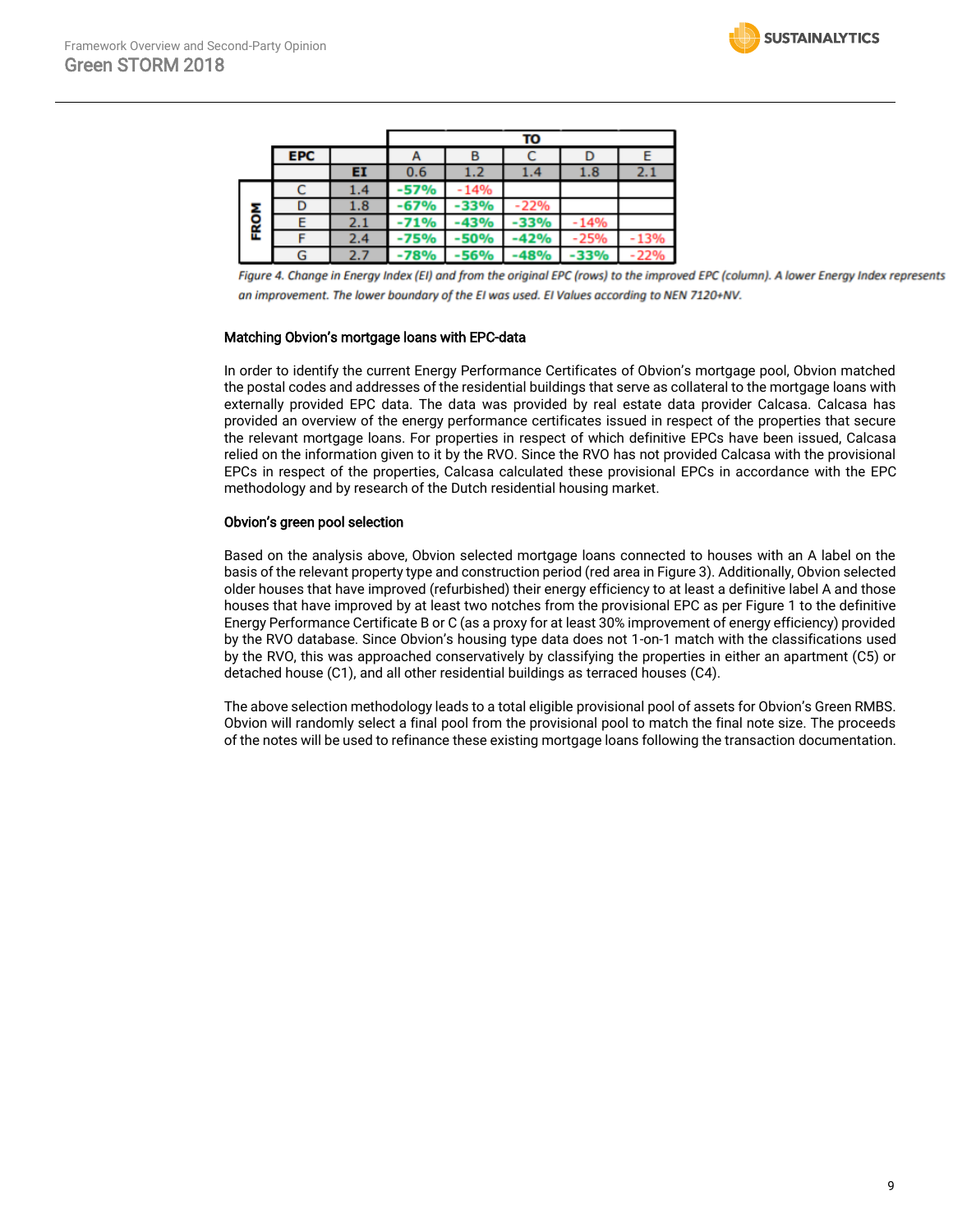

## Appendix B: Green Bond / Green Bond Programme - External Review Form Section 1. Basic Information

| Obvion N.V.                                                                                                                                                                                                                                         |
|-----------------------------------------------------------------------------------------------------------------------------------------------------------------------------------------------------------------------------------------------------|
| Green Bond ISIN or Issuer Green Bond Framework<br>Green STORM 2018                                                                                                                                                                                  |
| Review provider's name:<br>Sustainalytics                                                                                                                                                                                                           |
| May 2018                                                                                                                                                                                                                                            |
| May 2018                                                                                                                                                                                                                                            |
| Issuer name:<br>Name, if applicable: <i>[specify as appropriate]</i><br>Completion date of this form:<br>Publication date of review publication: [where<br>appropriate, specify if it is an update and add<br>reference to earlier relevant reviewl |

## Section 2. Review overview

#### SCOPE OF REVIEW

The following may be used or adapted, where appropriate, to summarise the scope of the review.

The review assessed the following elements and confirmed their alignment with the GBPs:

| 冈 | Use of Proceeds        | ⊠ | Process for Project Evaluation and<br>Selection |
|---|------------------------|---|-------------------------------------------------|
| 冈 | Management of Proceeds | ⊠ | Reporting                                       |

#### ROLE(S) OF REVIEW PROVIDER

- $\boxtimes$  Consultancy (incl. 2<sup>nd</sup> opinion)  $\Box$  Certification
- $\boxtimes$  Verification  $\Box$  Rating
- □ Other (*please specify)*:

Note: In case of multiple reviews / different providers, please provide separate forms for each review.

### EXECUTIVE SUMMARY OF REVIEW and/or LINK TO FULL REVIEW (if applicable)

Please refer to Obvion's Green STORM 2018 Framework and Second Party Opinion Document above.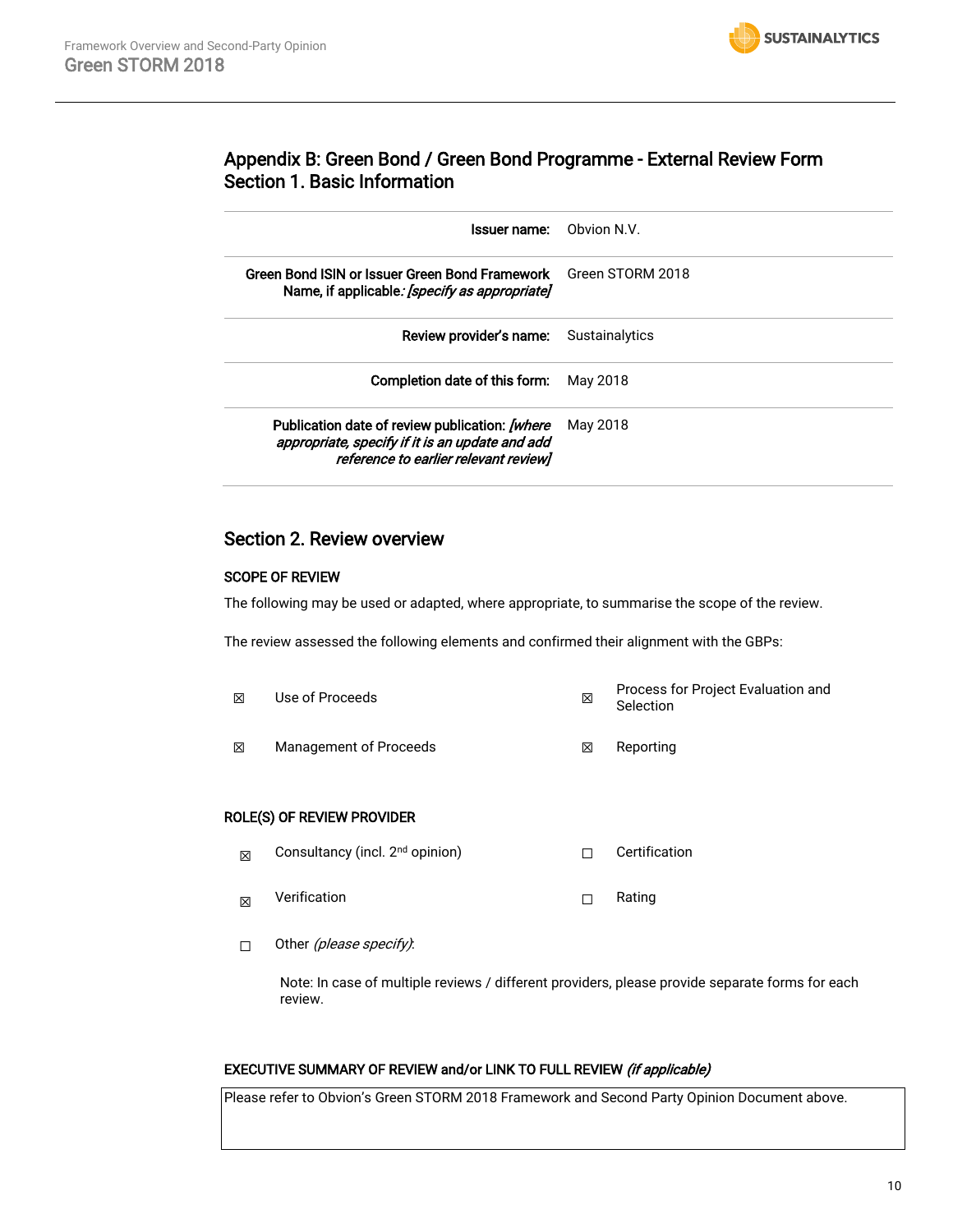

### Section 3. Detailed review

Reviewers are encouraged to provide the information below to the extent possible and use the comment section to explain the scope of their review.

#### 1. USE OF PROCEEDS

Overall comment on section (if applicable).

The security will be part of Obvion's residential mortgage securitization program known as STORM. The proceeds of the Green STORM 2018 will refinance an existing mortgage loans portfolio with residential buildings in the Netherlands, respecting the Green Bond Principles, as well as the requirements under the Low Carbon Buildings criteria of the Climate Bonds Standard, namely: (i) Dutch residential properties within the top 15% in terms of energy performance in the country, and (ii) improved (refurbished) properties with at least 30% energy efficiency improvement. Overall, Sustainalytics considers that this issuance will provide a meaningful environmental contribution and improve the environmental impact of the Dutch housing and real estate market, and therefore contribute to the Dutch government's climate targets.

#### Use of proceeds categories as per GBP:

| п | Renewable energy                                                                                                                | ⊠ | Energy efficiency                                                                  |
|---|---------------------------------------------------------------------------------------------------------------------------------|---|------------------------------------------------------------------------------------|
| п | Pollution prevention and control                                                                                                |   | Environmentally sustainable management of<br>living natural resources and land use |
| п | Terrestrial and aquatic biodiversity<br>conservation                                                                            |   | Clean transportation                                                               |
| п | Sustainable water and wastewater<br>management                                                                                  |   | Climate change adaptation                                                          |
| □ | Eco-efficient and/or circular economy<br>adapted products, production technologies<br>and processes                             | ⊠ | Green buildings                                                                    |
| □ | Unknown at issuance but currently expected<br>to conform with GBP categories, or other<br>eligible areas not yet stated in GBPs |   | Other (please specify).                                                            |

If applicable please specify the environmental taxonomy, if other than GBPs:

#### 2. PROCESS FOR PROJECT EVALUATION AND SELECTION

Overall comment on section (if applicable):

Obvion's database of mortgages has been matched against the external data provided by Calcasa, a Dutch valuation service agency. Calcasa sourced the underlying data with regards to Energy Performance Certificates directly from the Netherlands Enterprise Agency (RVO). Where definitive Energy Performance Certificates were not available, Calcasa calculated them using the RVO's methodology for determining Dutch residential Energy Performance Certificates. From the asset pool that has been classified by EPCs, Obvion has selected mortgages for inclusion in the Green STORM 2018 based on the following eligibility criteria: (i) Residential buildings which have obtained a 'provision' Energy Performance Certificate of "A" in accordance with the Methodology Energy Performance Certificate or (ii) Residential buildings that have achieved at least a 30% improvement in energy performance (at least a two-notch upgrade to a 'definitive' EPC of "C" or "B" or an upgrade to an EPC "A") compared to an average house within the same building period. This ensures that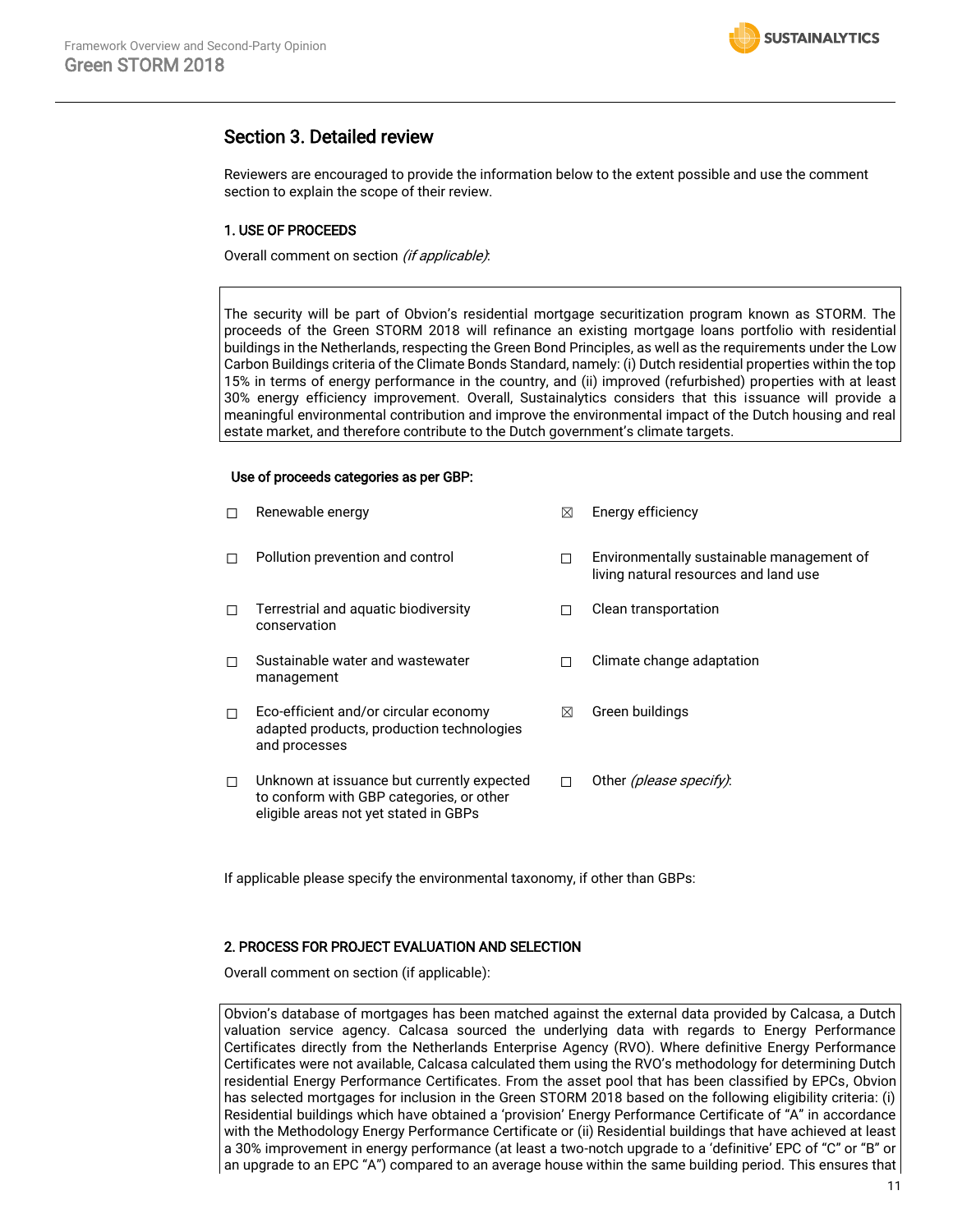

the process to select an eligible pool of assets is credible. Sustainalytics is of the opinion that this selection process for eligible assets is transparent and ensures that the refinanced loans adhere to the eligibility criteria.

#### Evaluation and selection

| ⊠ | Credentials on the issuer's environmental<br>sustainability objectives            | ⊠ | Documented process to determine that<br>projects fit within defined categories                  |
|---|-----------------------------------------------------------------------------------|---|-------------------------------------------------------------------------------------------------|
| ⊠ | Defined and transparent criteria for projects<br>eligible for Green Bond proceeds |   | Documented process to identify and<br>manage potential ESG risks associated<br>with the project |
| ⊠ | Summary criteria for project evaluation and<br>selection publicly available       |   | Other <i>(please specify):</i>                                                                  |

#### Information on Responsibilities and Accountability

- $\boxtimes$  Evaluation / Selection criteria subject to external advice or verification ☒ In-house assessment
- ☐ Other (please specify):

#### 3. MANAGEMENT OF PROCEEDS

Overall comment on section (if applicable):

#### Management

Net proceeds from the issuance of the mortgage-backed notes shall be used to fund eligible mortgages in the portfolio, and thus there will be no balance of funds to be invested. Therefore, only mortgages meeting the eligibility criteria will be backing Green STORM 2018. The eligible loans that serve as collateral will be documented, and this information will be checked by an auditor. **Tracking** 

A third party (Intertrust) will report monthly on, for example, the portfolio regarding size, prepayments, defaults, losses. Any new mortgage loans that are added to the transaction due to the revolving structure have to meet the Green Eligibility Criteria as described in the Eligibility Criteria section (see Section 3.1 above). In case any loan fails to comply with the Eligibility Criteria, it will be purchased back by the seller (Obvion) and substituted by another loan that complies with the criteria. Sustainalytics considers this process to be robust and transparent.

#### Tracking of proceeds:

- $\boxtimes$  Green Bond proceeds segregated or tracked by the issuer in an appropriate manner
- ☐ Disclosure of intended types of temporary investment instruments for unallocated proceeds
- □ Other *(please specify)*:

#### Additional disclosure: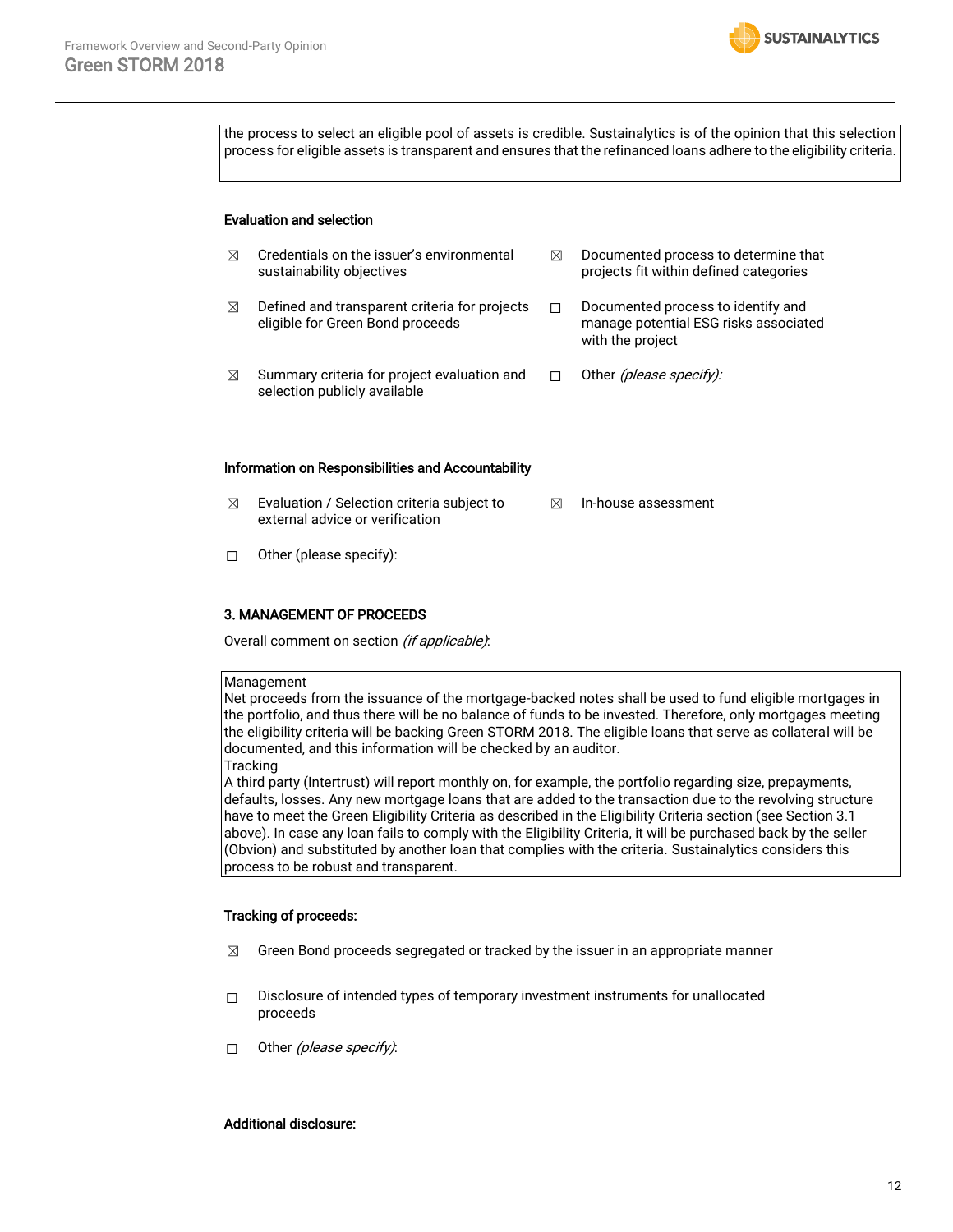

- $\Box$  Allocations to future investments only  $\boxtimes$  Allocations to both existing and future
- investments
- □ Allocation to individual disbursements <sub>△</sub> △ Allocation to a portfolio of
- ☐ Disclosure of portfolio balance of unallocated proceeds
- □ Other *(please specify)*:

disbursements

#### 4. REPORTING

Overall comment on section (if applicable):

#### Allocation Reporting

Due to the nature of the Green RMBS, proceeds of the transaction will be 100% allocated upon issuance to refinance the eligible portfolio. The information made available to investors will provide loan by loan data on the underlying pool of eligible assets. As mentioned in section 3.3, an external party will publish a monthly report providing information regarding the mortgages included in Green STORM 2018, and Obvion will report yearly on the composition of the mortgages in terms of the Green Eligibility Criteria. This information will be available on Bloomberg and on the website of the Dutch Securitization Association.

#### Impact Reporting

As part of the requirements for the Climate Bond Standard for Low Carbon Buildings, Obvion appointed a third party to perform a  $CO<sub>2</sub>$  calculation study to demonstrate the climate impact of Green STORM 2018. This estimate is based on a breakdown of the portfolio by Energy Performance Certificate. This report will be included in the investor package and made available to potential investors. The  $CO<sub>2</sub>$  calculation is based on the real energy consumption of the properties and uses an assumed emissions intensity of 505 g/kWh for electricity and  $1.78 \text{ kg/m}^3$  for natural gas.

Sustainalytics considers Obvion's allocation and impact reporting to be strong and to provide sufficient transparency in terms of impact.

#### Use of proceeds reporting:

| 冈                                    | Project-by-project            |                         |  |                         | On a project portfolio basis                     |  |  |  |
|--------------------------------------|-------------------------------|-------------------------|--|-------------------------|--------------------------------------------------|--|--|--|
| П                                    | Linkage to individual bond(s) |                         |  | Other (please specify): |                                                  |  |  |  |
| Information reported:                |                               |                         |  |                         |                                                  |  |  |  |
|                                      | ⊠                             | Allocated amounts       |  |                         | Green Bond financed share of total<br>investment |  |  |  |
|                                      | П                             | Other (please specify): |  |                         |                                                  |  |  |  |
| Frequency:                           |                               |                         |  |                         |                                                  |  |  |  |
|                                      | n l                           | Annual                  |  |                         | Semi-annual                                      |  |  |  |
| Other (please specify): Monthly<br>⊠ |                               |                         |  |                         |                                                  |  |  |  |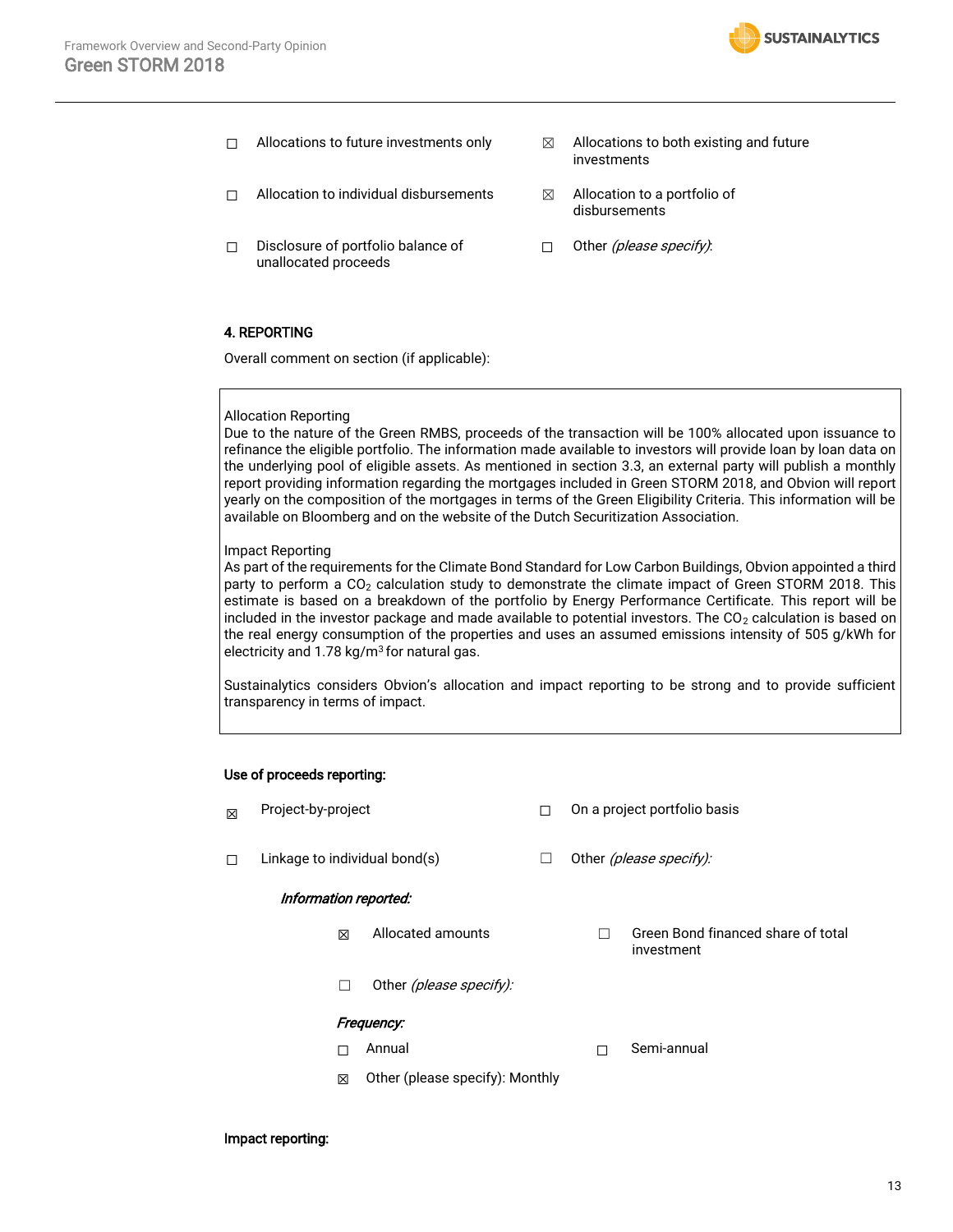

| п | Project-by-project            |                                                           | ⊠ |                         | On a project portfolio basis              |  |  |
|---|-------------------------------|-----------------------------------------------------------|---|-------------------------|-------------------------------------------|--|--|
| п | Linkage to individual bond(s) |                                                           |   | Other (please specify): |                                           |  |  |
|   |                               |                                                           |   |                         |                                           |  |  |
|   |                               | Frequency:                                                |   |                         |                                           |  |  |
|   |                               | Annual                                                    |   |                         | Semi-annual                               |  |  |
|   | ⊠                             | Other (please specify): at the time<br>of the transaction |   |                         |                                           |  |  |
|   |                               | Information reported (expected or ex-post):               |   |                         |                                           |  |  |
|   | ⊠                             | <b>GHG Emissions / Savings</b>                            |   |                         | <b>Energy Savings</b>                     |  |  |
|   |                               | Decrease in water use                                     |   | П                       | Other ESG indicators (please<br>specify): |  |  |

### Means of Disclosure

| ⊠ | Information published in financial report |        | Information published in sustainability |
|---|-------------------------------------------|--------|-----------------------------------------|
|   | Information published in ad hoc           | $\Box$ | report<br>Other (please specify):       |
|   | documents                                 |        | .                                       |

☐ Reporting reviewed (if yes, please specify which parts of the reporting are subject to external review):

Where appropriate, please specify name and date of publication in the useful links section.

#### USEFUL LINKS (e.g. to review provider methodology or credentials, to issuer's documentation, etc.)

#### SPECIFY OTHER EXTERNAL REVIEWS AVAILABLE, IF APPROPRIATE

#### Type(s) of Review provided:

- **⊠** Consultancy (incl. 2<sup>nd</sup> opinion) □ Certification
- ☐ Verification / Audit ☐ Rating
- □ Other (please specify):

Review provider(s): Date of publication:

#### ABOUT THE ROLE(S) OF REVIEW PROVIDERS AS DEFINED BY THE GBP

i. Consultant Review: An issuer can seek advice from consultants and/or institutions with recognized expertise in environmental sustainability or other aspects of the issuance of a Green Bond, such as the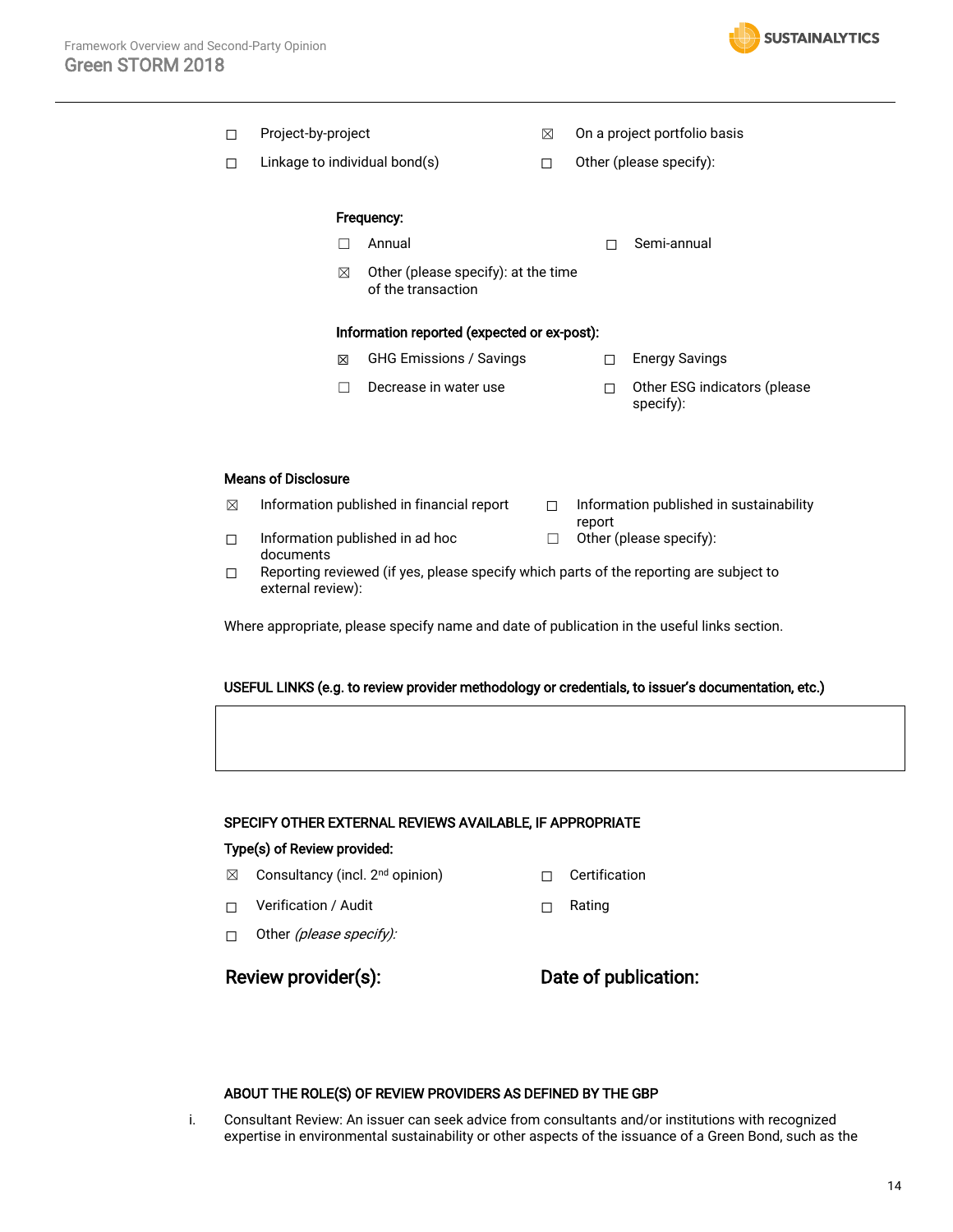

establishment/review of an issuer's Green Bond framework. "Second Party Opinions" may fall into this category.

- ii. Verification: An issuer can have its Green Bond, associated Green Bond framework, or underlying assets independently verified by qualified parties, such as auditors. In contrast to certification, verification may focus on alignment with internal standards or claims made by the issuer. Evaluation of the environmentally sustainable features of underlying assets may be termed verification and may reference external criteria.
- iii. Certification: An issuer can have its Green Bond or associated Green Bond framework or Use of Proceeds certified against an external green assessment standard. An assessment standard defines criteria, and alignment with such criteria is tested by qualified third parties / certifiers.
- iv. Rating: An issuer can have its Green Bond or associated Green Bond framework rated by qualified third parties, such as specialised research providers or rating agencies. Green Bond ratings are separate from an issuer's ESG rating as they typically apply to individual securities or Green Bond frameworks / programmes.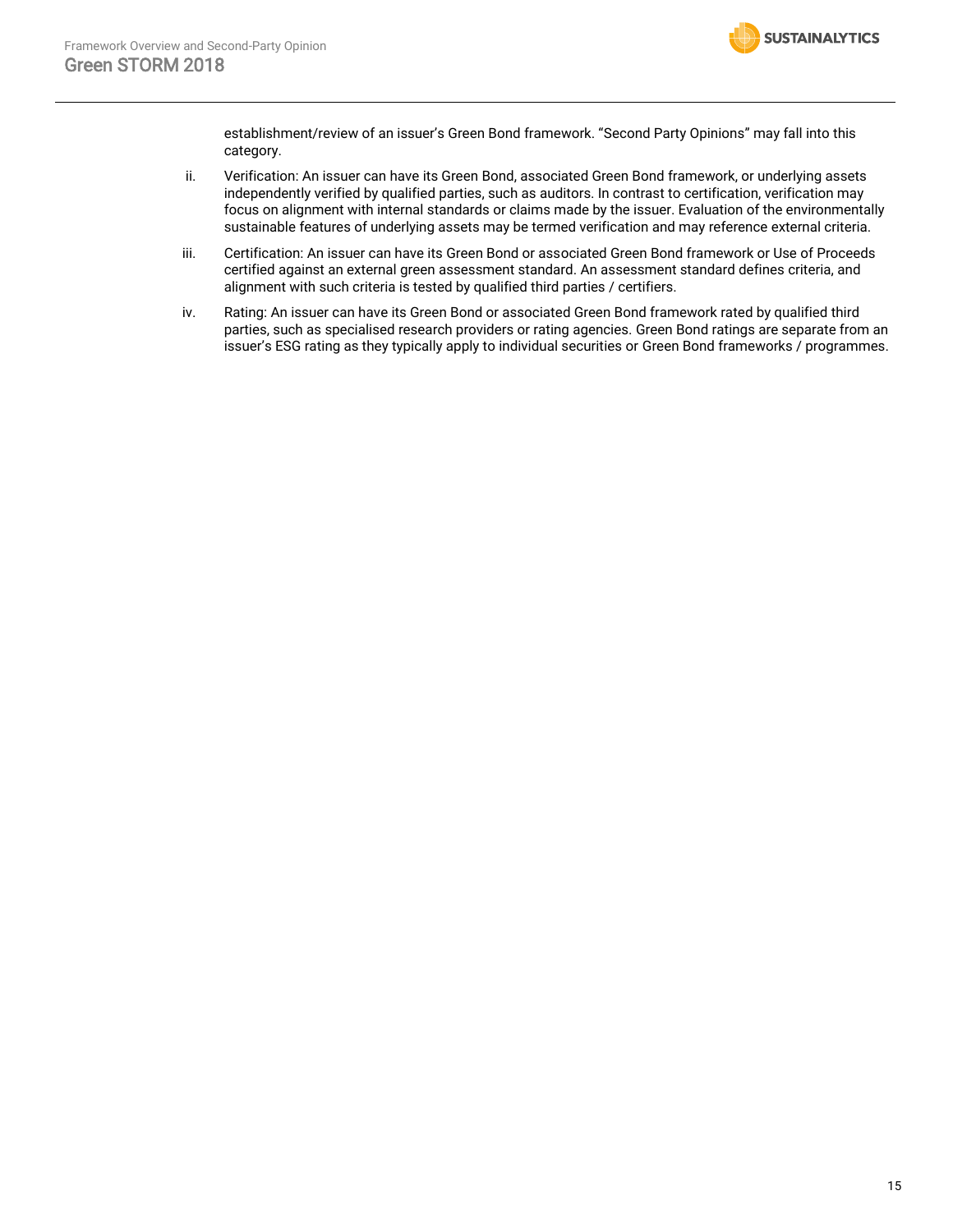

## Disclaimer

© Sustainalytics 2018. All rights reserved. No part of this second-party opinion (the "Opinion") may be reproduced, transmitted or published in any form or by any means without the prior written permission of Sustainalytics.

The Opinion was drawn up with the aim to explain why the analyzed bond is considered sustainable and responsible. Consequently, this Opinion is for information purposes only and Sustainalytics will not accept any form of liability for the substance of the opinion and/or any liability for damage arising from the use of this Opinion and/or the information provided in it.

As the Opinion is based on information made available by the client, Sustainalytics does not warrant that the information presented in this Opinion is complete, accurate or up to date.

Nothing contained in this Opinion shall be construed as to make a representation or warranty, express or implied, regarding the advisability to invest in or include companies in investable universes and/or portfolios. Furthermore, this Opinion shall in no event be interpreted and construed as an assessment of the economic performance and credit worthiness of the bond, nor to have focused on the effective allocation of the funds' use of proceeds.

The client is fully responsible for certifying and ensuring its commitments` compliance, implementation and monitoring.